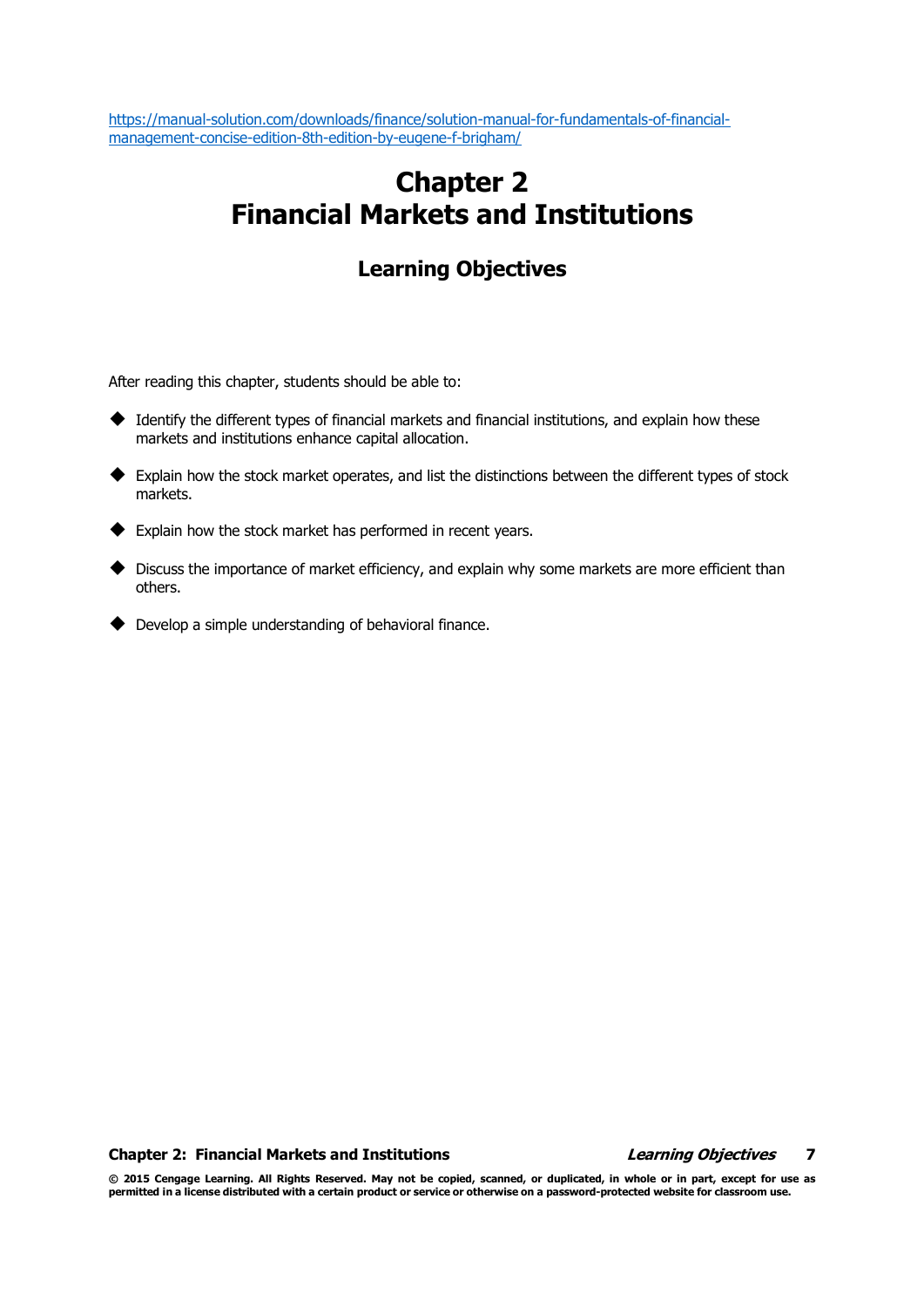## Lecture Suggestions

Chapter 2 presents an overview of financial markets and institutions. Students definitely have an interest in financial markets and institutions. We base our lecture on the integrated case. The case goes systematically through the key points in the chapter, and within a context that helps students see the real world relevance of the material in the chapter. We ask the students to read the chapter, and also to "look over" the case before class. However, our class consists of about 1,000 students, many of whom view the lecture on TV, so we cannot count on them to prepare for class. For this reason, we designed our lectures to be useful to both prepared and unprepared students.

Since we have easy access to computer projection equipment, we generally use the electronic slide show as the core of our lectures. We make the electronic slides available to our students, and we strongly suggest to our students that they print a copy of the *PowerPoint* slides for the chapter and bring it to class. This will provide them with a hard copy of our lecture, and they can take notes in the space provided. Students can then concentrate on the lecture rather than on taking notes.

We do not stick strictly to the slide show—we go to the board frequently to present somewhat different examples, to help answer questions, and the like. We like the spontaneity and change of pace trips to the board provide, and, of course, use of the board provides needed flexibility. Also, if we feel that we have covered a topic adequately at the board, we then click quickly through one or more slides.

The lecture notes we take to class consist of our own marked-up copy of the *PowerPoint* slides, with notes on the comments we want to say about each slide. If we want to bring up some current event, provide an additional example, or the like, we use post-it notes attached at the proper spot. The advantages of this system are (1) that we have a carefully structured lecture that is easy for us to prepare (now that we have it done) and for students to follow, and (2) that both we and the students always know exactly where we are. The students also appreciate the fact that our lectures are closely coordinated with both the text and our exams.

The slides contain the essence of the solution to each part of the integrated case, but we also provide more in-depth solutions in this *Instructor's Manual*. It is not essential, but you might find it useful to read through the detailed solution. Also, we put a copy of the solution on reserve in the library for interested students, but most find that they do not need it. Finally, we remind students again, at the start of the lecture on Chapter 2, that they should bring a printout of the *PowerPoint* slides to class; otherwise, they will find it difficult to take notes.

### DAYS ON CHAPTER: 2 OF 56 DAYS (50-minute periods)

### 8 Lecture Suggestions Chapter 2: Financial Markets and Institutions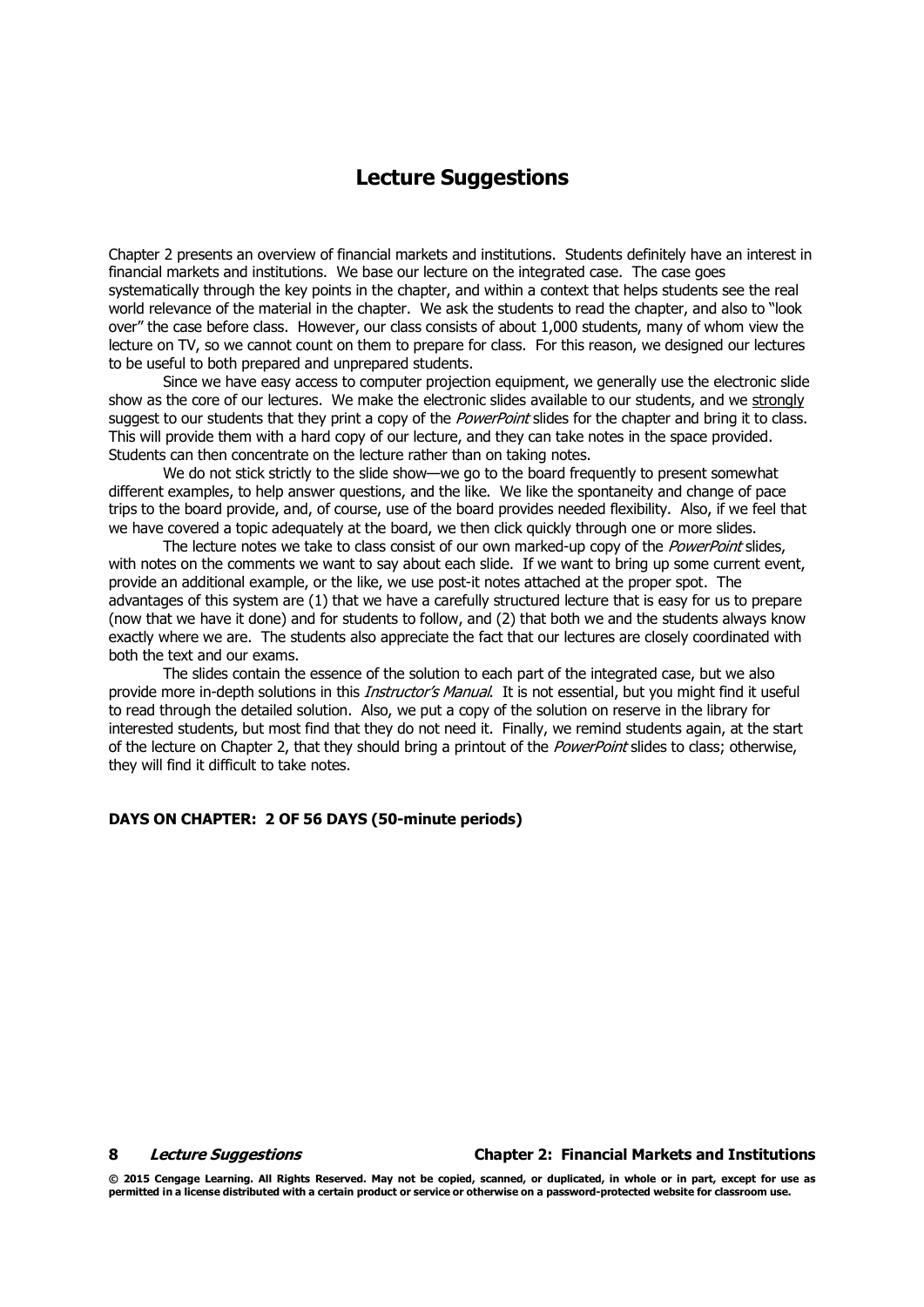## Answers to End-of-Chapter Questions

- 2-1 The prices of goods and services must cover their costs. Costs include labor, materials, and capital. Capital costs to a borrower include a return to the saver who supplied the capital, plus a mark-up (called a "spread") for the financial intermediary that brings the saver and the borrower together. The more efficient the financial system, the lower the costs of intermediation, the lower the costs to the borrower, and, hence, the lower the prices of goods and services to consumers.
- 2-2 In a well-functioning economy, capital will flow efficiently from those who supply capital to those who demand it. This transfer of capital can take place in three different ways:
	- 1. Direct transfers of money and securities occur when a business sells its stocks or bonds directly to savers, without going through any type of financial institution. The business delivers its securities to savers, who, in turn, give the firm the money it needs.
	- 2. Transfers may also go through an investment bank that underwrites the issue. An underwriter serves as a middleman and facilitates the issuance of securities. The company sells its stocks or bonds to the investment bank, which then sells these same securities to savers. The businesses' securities and the savers' money merely "pass through" the investment bank.
	- 3. Transfers can also be made through a financial intermediary. Here the intermediary obtains funds from savers in exchange for its own securities. The intermediary uses this money to buy and hold businesses' securities, while the savers hold the intermediary's securities. Intermediaries literally create new forms of capital. The existence of intermediaries greatly increases the efficiency of money and capital markets.
- 2-3 A primary market is the market in which corporations raise capital by issuing new securities. An initial public offering (IPO) is a stock issue in which privately held firms go public. Therefore, an IPO would be an example of a primary market transaction.
- 2-4 A money market transaction occurs in the financial market in which funds are borrowed or loaned for short periods (less than one year). A capital market transaction occurs in the financial market in which stocks and intermediate—or long-term debt (one year or longer)—are issued.
	- a. A U.S. Treasury bill is an example of a money market security.
	- **b.** Long-term corporate bonds are examples of capital market securities.
	- c. Common stocks are examples of capital market securities.
	- d. Preferred stocks are examples of capital market securities.
	- e. Dealer commercial paper is an example of a money market security.
- 2-5 If people lost faith in the safety of financial institutions, it would be difficult for firms to raise capital. Thus, capital investment would slow down, unemployment would rise, the output of goods and services would fall, and, in general, our standard of living would decline.

### Chapter 2: Financial Markets and Institutions Answers and Solutions 9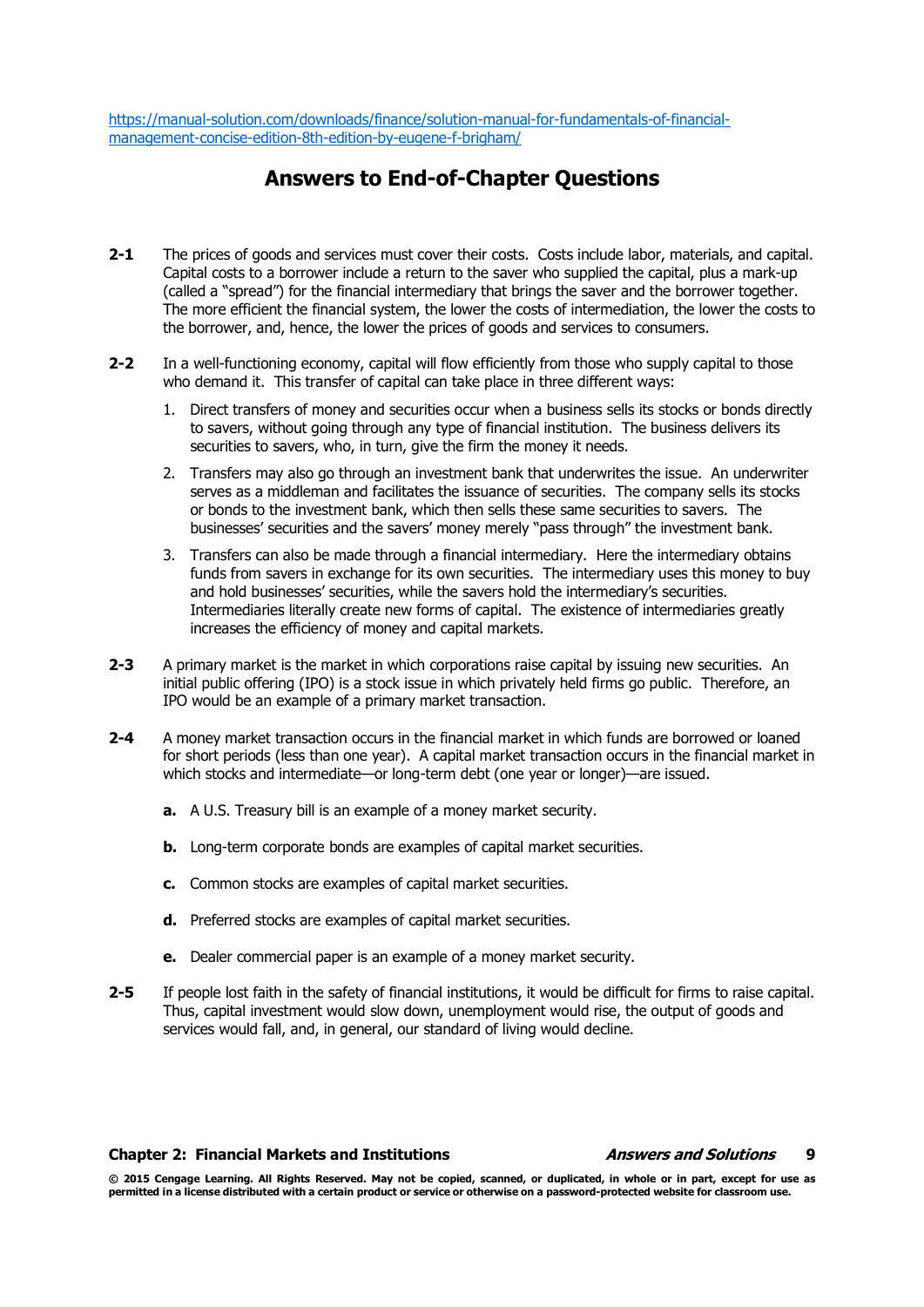2-6 Financial markets have experienced many changes during the last two decades. Technological advances in computers and telecommunications, along with the globalization of banking and commerce, have led to deregulation, which has increased competition throughout the world. As a result, there are more efficient, internationally linked markets, which are far more complex than what existed a few years ago. While these developments have been largely positive, they have also created problems for policy makers. With these concerns in mind, Congress and regulators have moved to reregulate parts of the financial sector following the recent financial crisis.

Globalization has exposed the need for greater cooperation among regulators at the international level. Factors that complicate coordination include (1) the different structures in nations' banking and securities industries; (2) the trend toward financial services conglomerates, which obscures developments in various market segments; and (3) the reluctance of individual countries to give up control over their national monetary policies. Still, regulators are unanimous about the need to close the gaps in the supervision of worldwide markets.

Another important trend in recent years has been the increased use of derivatives. The market for derivatives has grown faster than any other market in recent years, providing investors with new opportunities but also exposing them to new risks. Derivatives can be used either to reduce risks or to speculate. Derivatives should allow companies to better manage risk but it's not clear whether recent innovations have "increased or decreased the inherent stability of the financial system."

- 2-7 The physical location exchanges are tangible entities. Each of the larger ones occupies its own building, allows a limited number of people to trade on its floor, and has an elected governing body. A dealer market includes all facilities that are needed to conduct security transactions not conducted on the physical location exchanges. The dealer market system consists of (1) the relatively few dealers who hold inventories of these securities and who are said to "make a market" in these securities; (2) the thousands of brokers who act as agents in bringing the dealers together with investors; and (3) the computers, terminals, and electronic networks that provide a communication link between dealers and brokers.
- 2-8 The two leading stock markets today are the New York Stock Exchange (NYSE) and the Nasdaq stock market. The NYSE is a physical location exchange, while the Nasdaq is an electronic dealerbased market.
- 2-9 There is an "efficiency continuum," with the market for some companies' stocks being highly efficient and the market for other stocks being highly inefficient. The key factor is the size of the company—the larger the firm, the more analysts tend to follow it and thus the faster new information is likely to be reflected in the stock's price. Also, different companies communicate better with analysts and investors; and the better the communications, the more efficient the market for the stock.

| Highly Inefficient         | Highly Efficient         |
|----------------------------|--------------------------|
| Small companies not        | Large companies followed |
| followed by many analysts. | by many analysts. Good   |
| Not much contact with      | communications with      |
| investors.                 | investors.               |

- 2-10 a. False; derivatives can be used either to reduce risks or to speculate.
	- **b.** True; hedge funds have large minimum investments and are marketed to institutions and individuals with high net worths. Hedge funds take on risks that are considerably higher than that of an average individual stock or mutual fund.

### 10 Answers and Solutions Chapter 2: Financial Markets and Institutions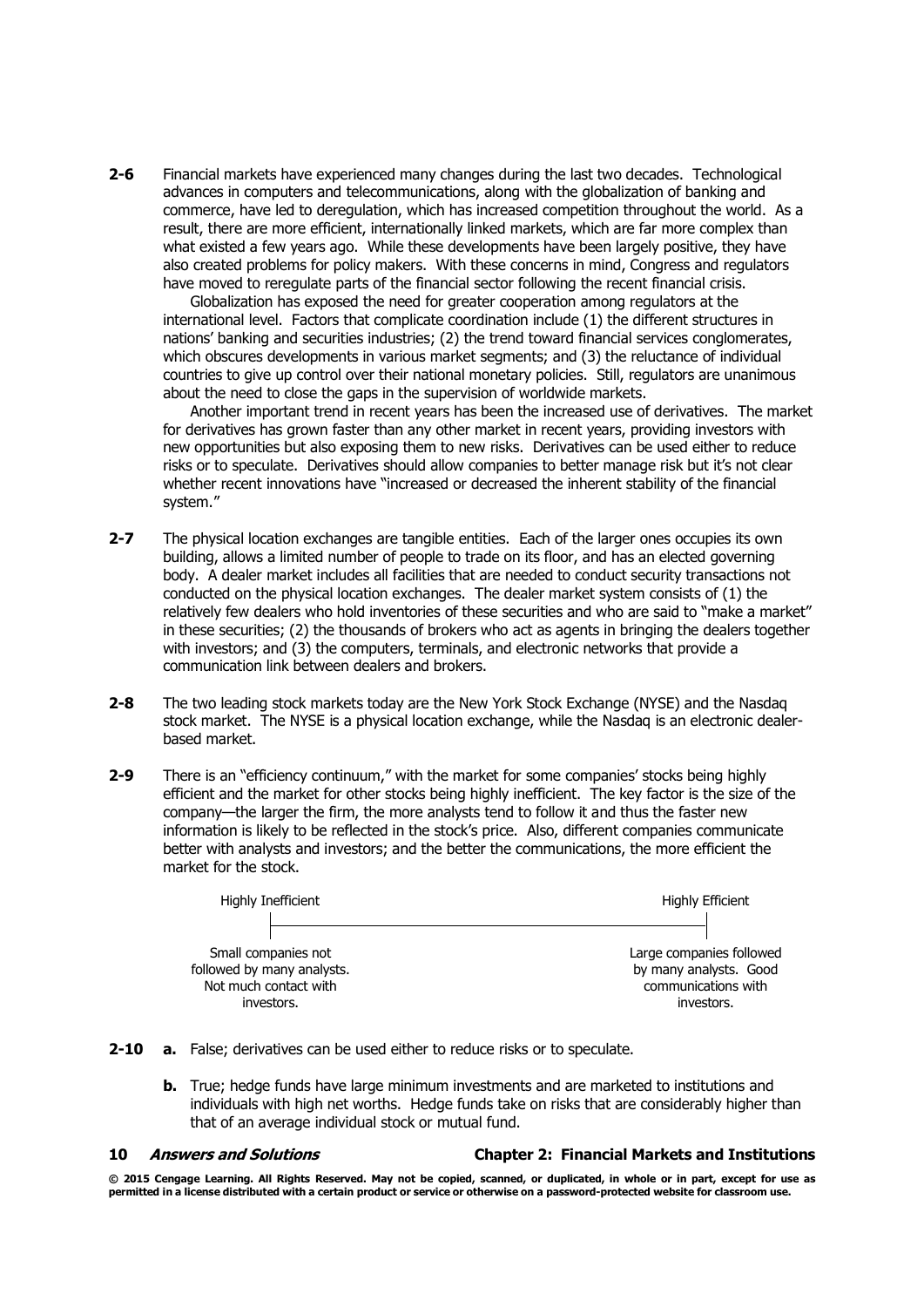- c. False; hedge funds are largely unregulated because hedge funds target sophisticated investors.
- d. True; the NYSE is a physical location exchange with a tangible physical location that conducts auction markets in designated securities.
- e. False; a larger bid-ask spread means the dealer will realize a higher profit.

Chapter 2: Financial Markets and Institutions **Answers and Solutions** 11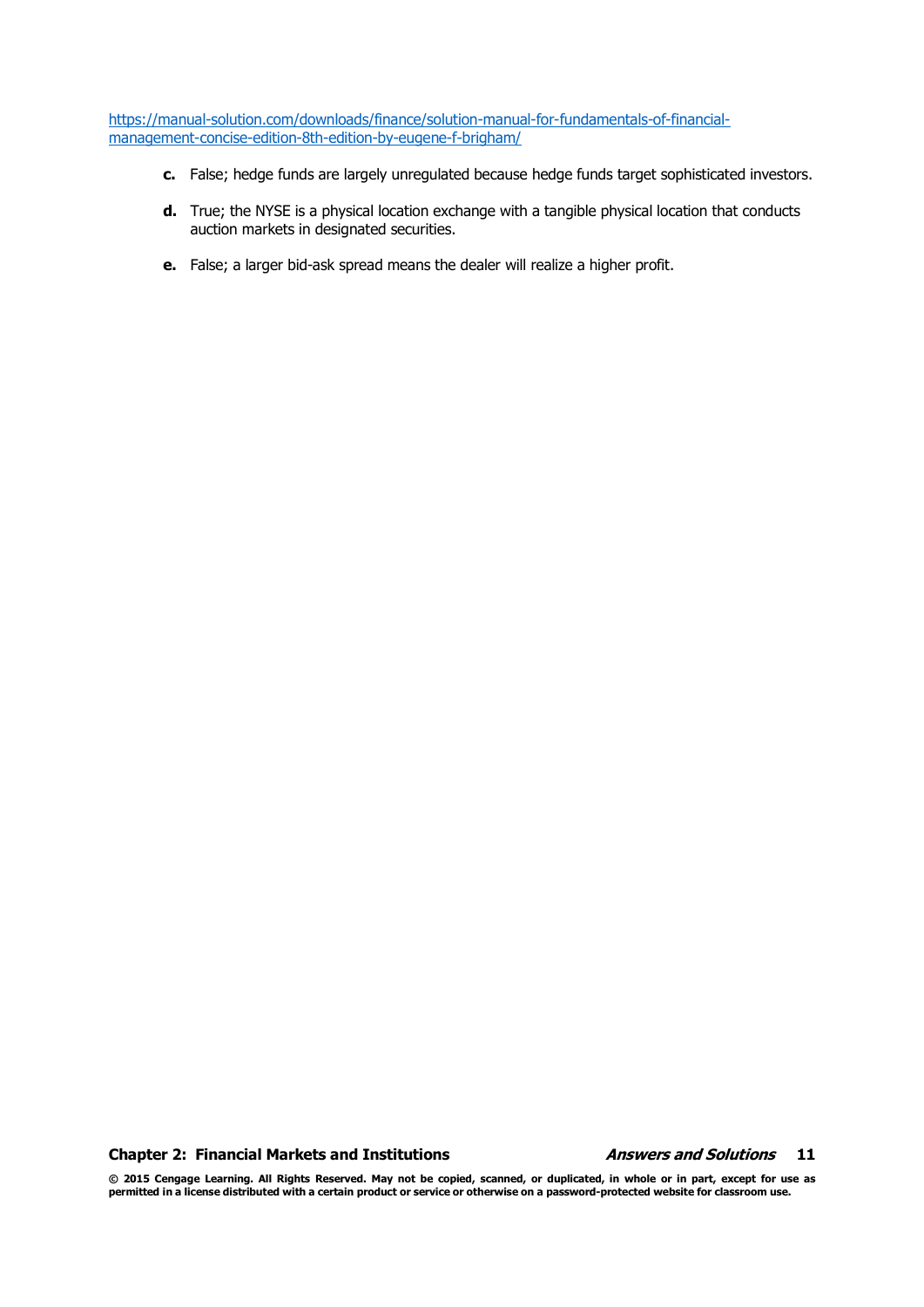## Integrated Case

## 2-1 Smyth Barry & Company Financial Markets and Institutions

Assume that you recently graduated with a degree in finance and have just reported to work as an investment adviser at the brokerage firm of Smyth Barry & Co. Your first assignment is to explain the nature of the U.S. financial markets to Michelle Varga, a professional tennis player who recently came to the United States from Mexico. Varga is a highly ranked tennis player who expects to invest substantial amounts of money through Smyth Barry. She is very bright; therefore, she would like to understand in general terms what will happen to her money. Your boss has developed the following questions that you must use to explain the U.S. financial system to Varga.

| А. | What are the three primary ways in which capital is transferred |
|----|-----------------------------------------------------------------|
|    | between savers and borrowers? Describe each one.                |

Answer: [Show S2-1 through S2-3 here.] Transfers of capital can be made (1) by direct transfer of money and securities, (2) through an investment bank, or (3) through a financial intermediary. In a direct transfer, a business sells its stocks or bonds directly to investors (savers), without going through any type of institution. The business borrower receives dollars from the savers, and the savers receive securities (bonds or stock) in return.

> If the transfer is made through an investment bank, the investment bank serves as a middleman. The business sells its securities to the investment bank, which in turn sells them to the savers. Although the securities are sold twice, the two sales constitute one complete transaction in the primary market.

12 Integrated Case Communication Chapter 2: Financial Markets and Institutions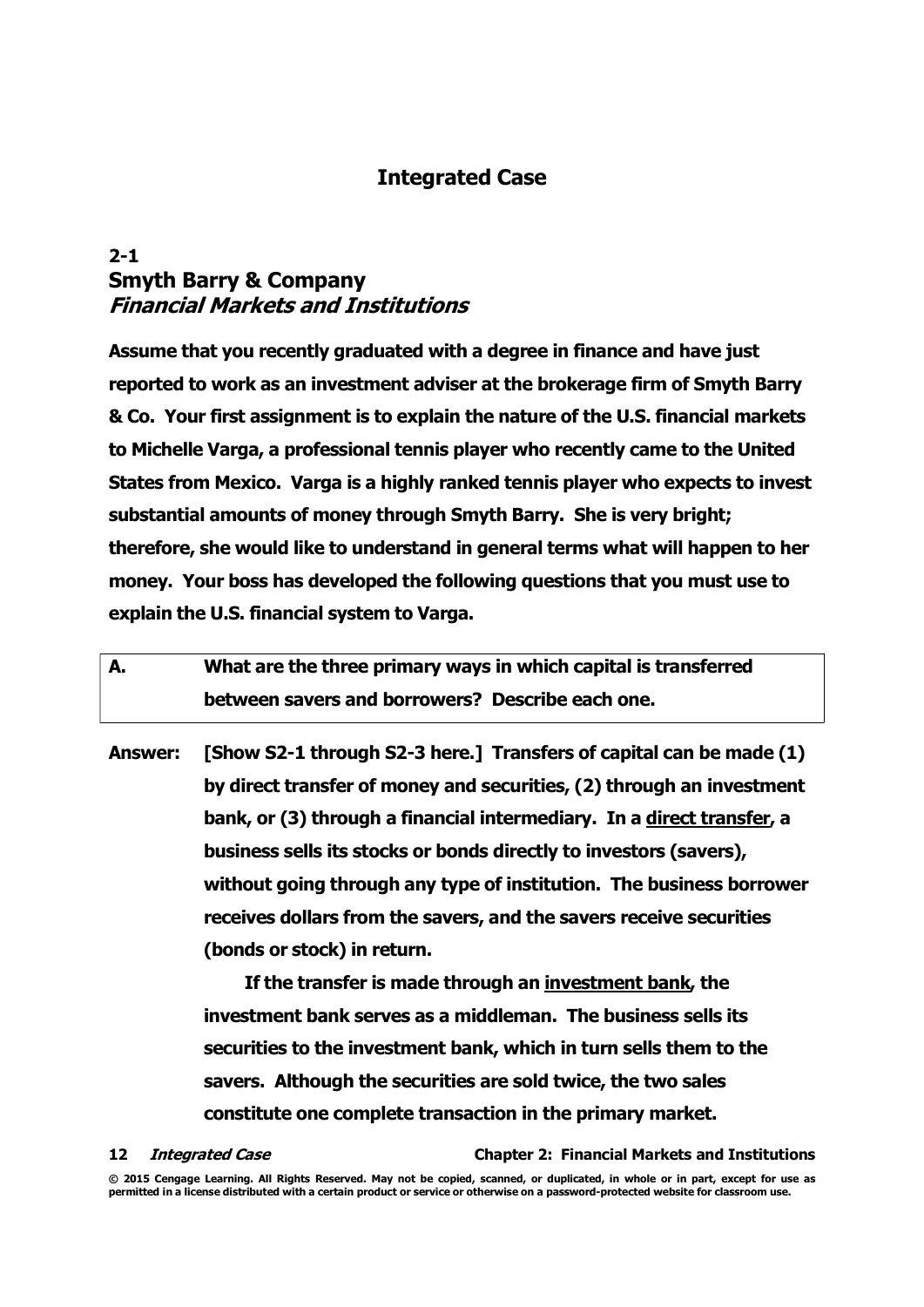> If the transfer is made through a financial intermediary, savers invest funds with the intermediary, which then issues its own securities in exchange. Banks are one type of intermediary, receiving dollars from many small savers and then lending these dollars to borrowers to purchase homes, automobiles, vacations, and so on, and also to businesses and government units. The savers receive a certificate of deposit or some other instrument in exchange for the funds deposited with the bank. Mutual funds, insurance companies, and pension funds are other types of intermediaries.

- B. What is a market? Differentiate between the following types of markets: physical asset markets versus financial asset markets, spot markets versus futures markets, money markets versus capital markets, primary markets versus secondary markets, and public markets versus private markets.
- Answer: [Show S2-4 and S2-5 here.] A market is a venue where assets are bought and sold. There are many different types of financial markets, each one dealing with a different type of financial asset, serving a different set of customers, or operating in a different part of the country. Financial markets differ from physical asset markets in that real, or tangible, assets such as machinery, real estate, and agricultural products are traded in the physical asset markets, but financial securities representing claims on assets are traded in the financial markets. Spot markets are markets in which assets are bought or sold for "on-the-spot" delivery, while futures markets are markets in which participants agree today to buy or sell an asset at some future date.

Money markets are the markets in which debt securities with maturities of less than one year are traded. New York, London, and

Chapter 2: Financial Markets and Institutions The Manuscripture of the Case 13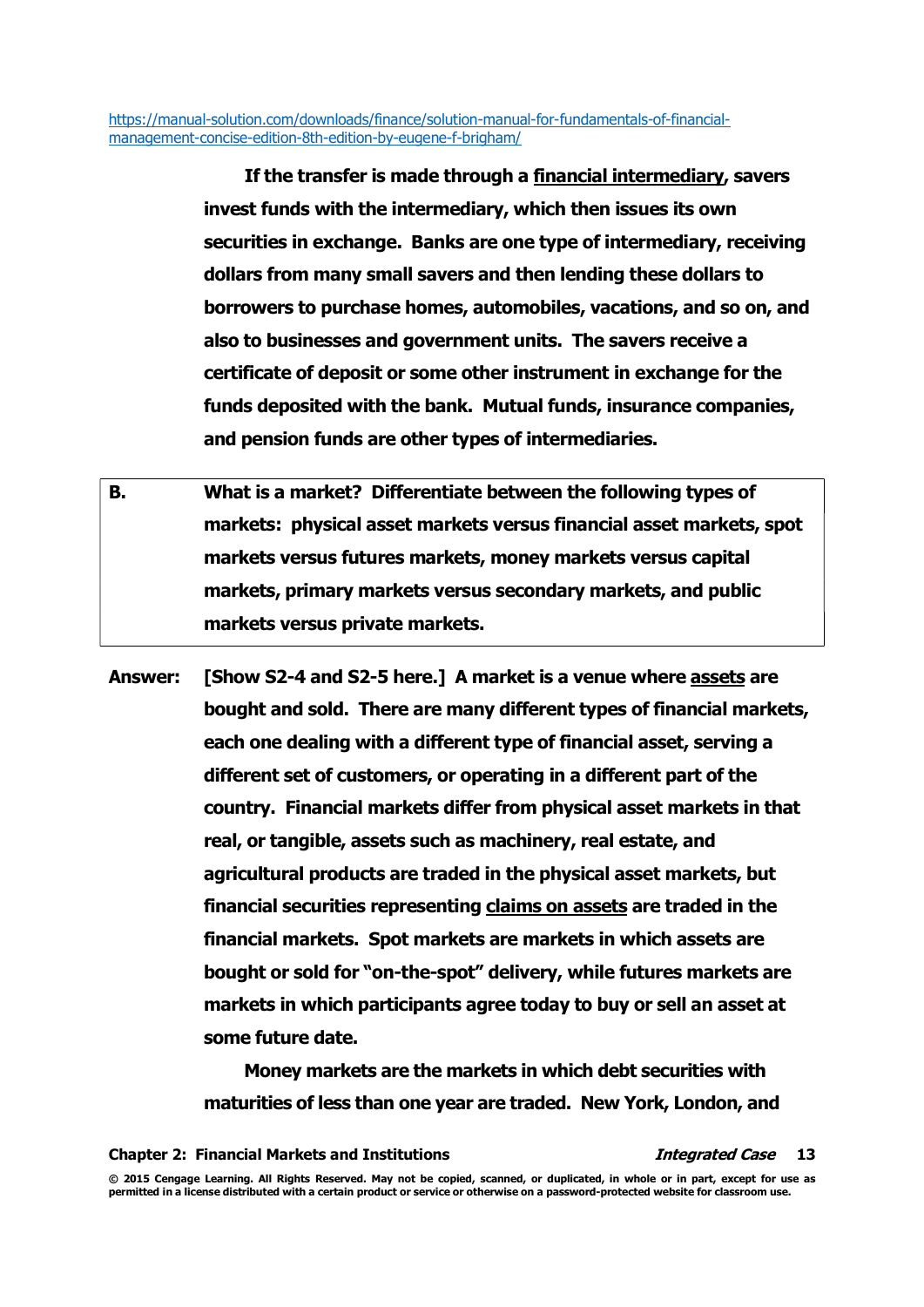Tokyo are major money market centers. Longer-term securities, including stocks and bonds, are traded in the capital markets. The New York Stock Exchange is an example of a capital market, while the New York commercial paper and Treasury bill markets are money markets.

Primary markets are markets in which corporations raise capital by issuing new securities, while secondary markets are markets in which securities and other financial assets are traded among investors after they have been issued by corporations. Private markets, where transactions are worked out directly between two parties, are differentiated from public markets, where standardized contracts are traded on organized exchanges.

- C. Why are financial markets essential for a healthy economy and economic growth?
- Answer: [Show S2-6 here.] In a global context, economic development is highly correlated with the level and efficiency of financial markets and institutions. It is difficult, if not impossible, for an economy to reach its full potential if it doesn't have access to a well-functioning financial system.

A healthy economy is dependent on efficient funds transfers from people who are net savers to firms and individuals who need capital. Without efficient transfers, the economy simply could not function. Obviously, the level of employment and productivity, hence our standard of living, would be much lower. Therefore, it is absolutely essential that our financial markets function efficiently—not only quickly, but also at a low cost.

## D. What are derivatives? How can derivatives be used to reduce risk? Can derivatives be used to increase risk? Explain.

### 14 Integrated Case Communication Chapter 2: Financial Markets and Institutions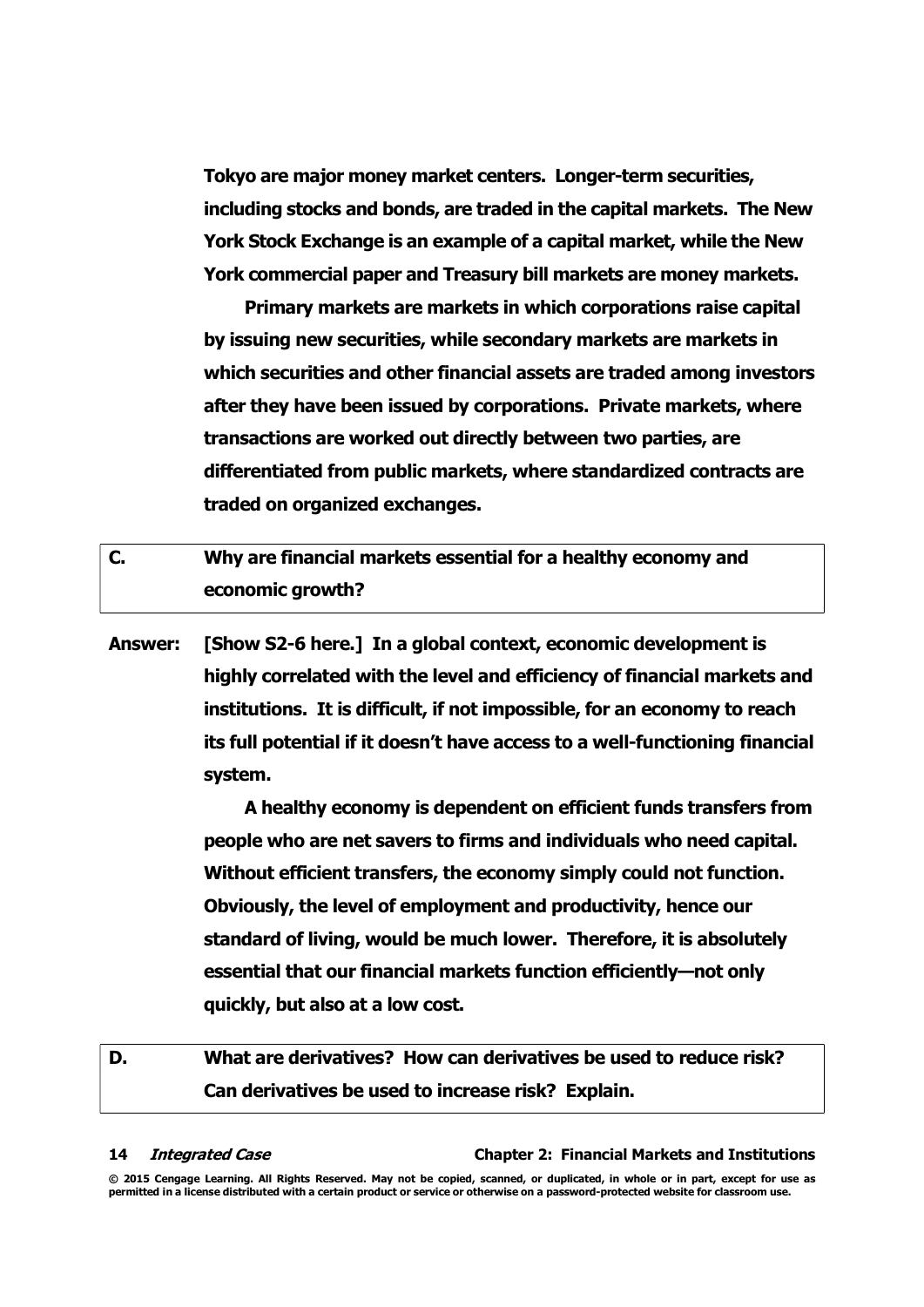- Answer: [Show S2-7 here.] Derivatives are any financial asset whose value is derived from the value of some other "underlying" asset. Derivatives can be used either to reduce risks or to speculate. For an example of risk reduction, suppose an importer's costs rise and its net income falls when the dollar falls relative to the yen. The company could reduce its risk by purchasing derivatives whose values increase when the dollar declines. This is a hedging operation, and its purpose is to reduce risk exposure. Speculation, on the other hand, is done in the hope of high returns, but it raises risk exposure.
- E. Briefly describe each of the following financial institutions: investment banks, commercial banks, financial services corporations, pension funds, mutual funds, exchange traded funds, hedge funds, and private equity companies.
- Answer: [Show S2-8 here.] Investment banks are organizations that underwrite and distribute new investment securities and help businesses obtain financing.

Commercial banks are the traditional department stores of finance serving a variety of savers and borrowers. Historically, they were the major institutions that handled checking accounts and through which the Federal Reserve System expanded or contracted the money supply. Today, however, several other institutions also provide checking services and significantly influence the money supply. Conversely, commercial banks are providing an everwidening range of services, including stock brokerage services and insurance.

Financial services corporations are large conglomerates that combine many different financial institutions within a single

Chapter 2: Financial Markets and Institutions The Manuscripture of the Case 15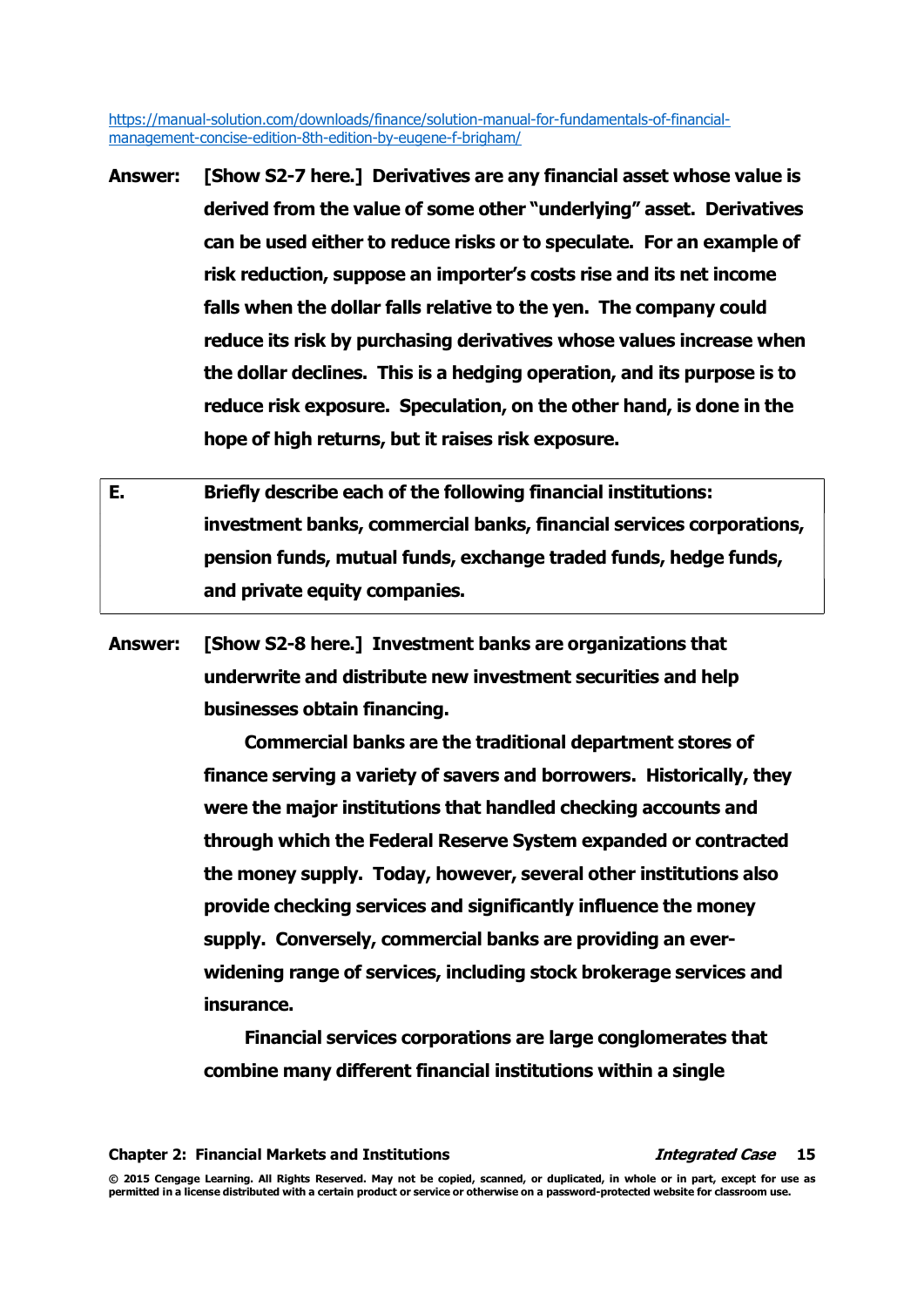corporation. Most financial services corporations started in one area but have now diversified to cover most of the financial spectrum.

Pension funds are retirement plans funded by corporations or government agencies for their workers and are administered primarily by the trust departments of commercial banks or by life insurance companies. Pension funds invest primarily in bonds, stocks, mortgages, and real estate.

Mutual funds are corporations that accept money from savers and then use these funds to buy stocks, long-term bonds, or shortterm debt instruments issued by businesses or government units. These organizations pool funds and thus reduce risks by diversification.

Exchange traded funds (ETFs) are similar to regular mutual funds and are often operated by mutual fund companies. ETFs buy a portfolio of stocks of a certain type—for example S&P 500—and then sell their own shares to the public.

Hedge funds are similar to mutual funds because they accept money from savers and use the funds to buy various securities, but there are some important differences. While mutual funds are registered and regulated by the SEC, hedge funds are largely unregulated. This difference in regulation stems from the fact that mutual funds typically target small investors, whereas hedge funds typically have large minimum investments (often exceeding \$1 million) that are marketed primarily to institutions and individuals with high net worths. These funds received their name because they traditionally were used when an individual was trying to hedge risks.

Private equity companies are organizations that operate much like hedge funds, but rather than buying some of the stock of a firm,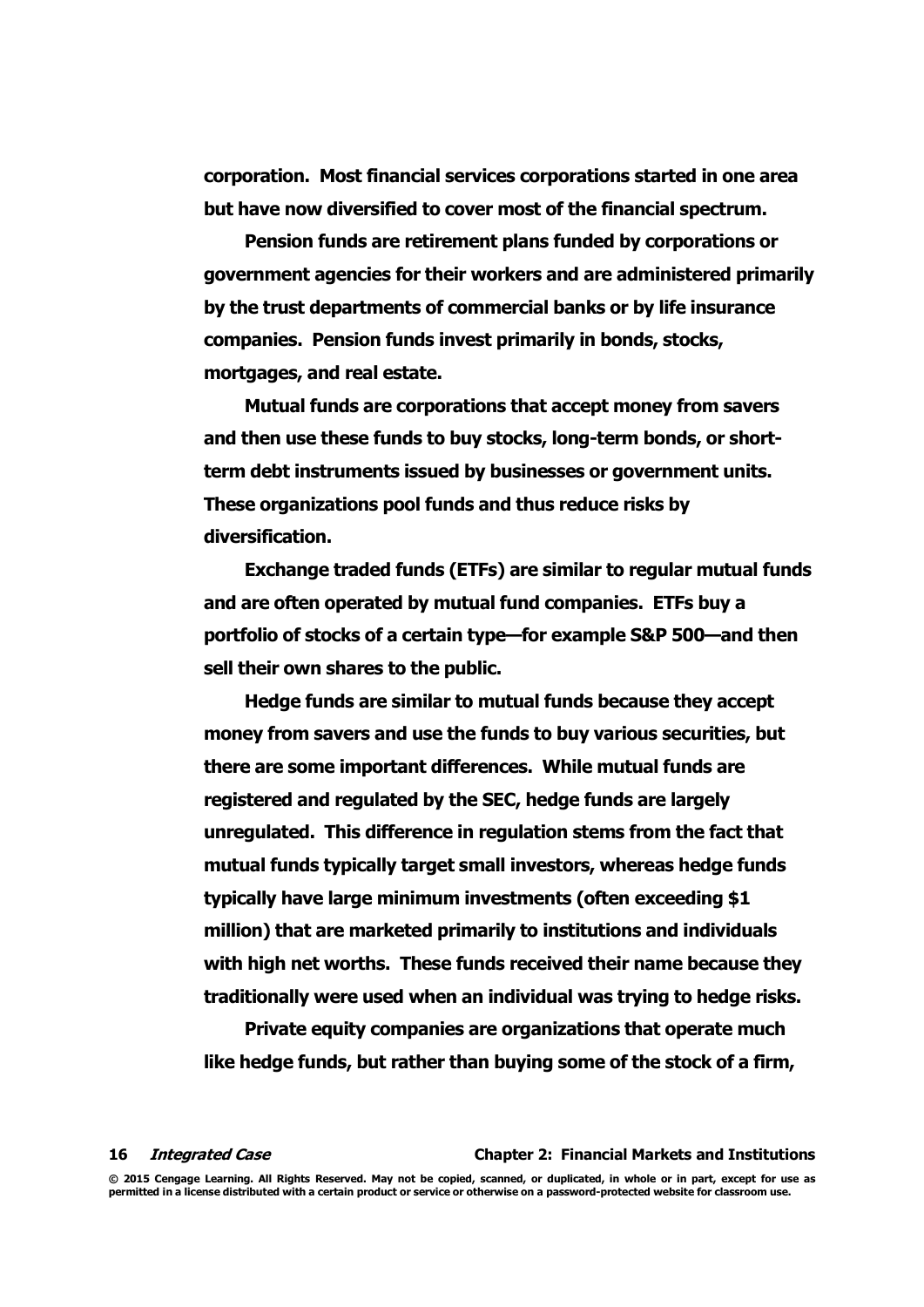> private equity players buy and then manage entire firms. Most of the money used to buy the target companies is borrowed.

F. What are the two leading stock markets? Describe the two basic types of stock markets.

Answer: [Show S2-9 here.] The two leading stock markets today are the New York Stock Exchange and the Nasdaq stock market. There are just two basic types of stock markets: (1) physical location exchanges, which include the New York Stock Exchange (NYSE), and (2) electronic dealer-based markets that include the Nasdaq stock market, the less formal over-the-counter market, and the recently developed electronic communications networks (ECNs).

> The physical location exchanges are formal organizations having tangible, physical locations and trading in designated securities. There are exchanges for stocks, bonds, commodities, futures, and options. The physical location exchanges are conducted as auction markets with securities going to the highest bidder. Buyers and sellers place orders with their brokers who then execute those orders by matching buyers and sellers, although specialists assist in providing continuity to the markets.

The electronic dealer-based market is made up of hundreds of brokers and dealers around the country who are connected electronically by telephones and computers. The dealer-based market facilitates trading of securities that are not listed on a physical location exchange. A dealer market is defined to include all facilities that are needed to conduct security transactions not made on the physical location exchanges. These facilities include (1) the relatively few dealers who hold inventories of these securities and who are said to make a market in these securities; (2) the thousands of brokers who

Chapter 2: Financial Markets and Institutions **Integrated Case** 17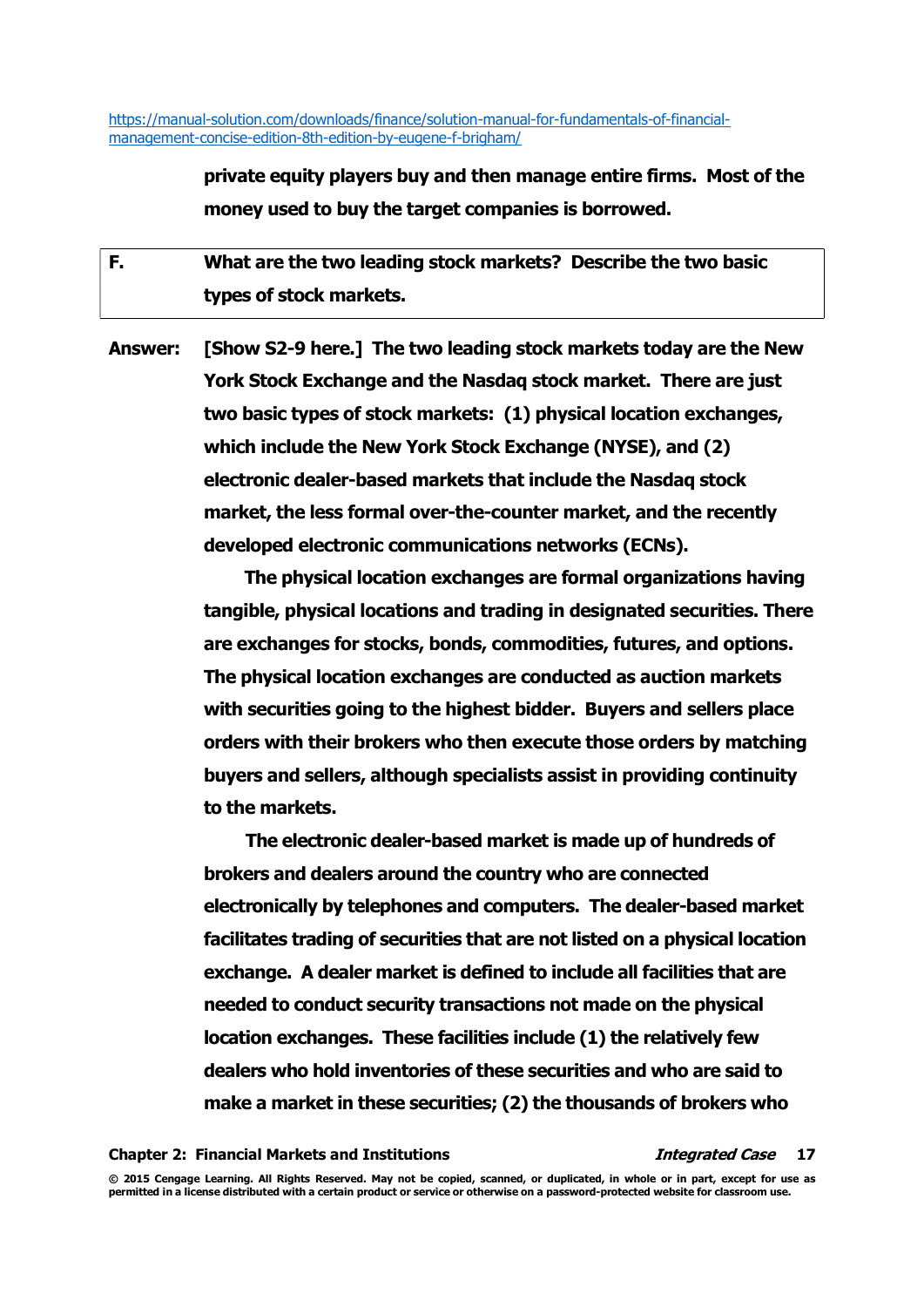act as agents in bringing the dealers together with investors; and (3) the computers, terminals, and electronic networks that provide a communication link between dealers and brokers. Dealers continuously post a price at which they are willing to buy the stock (the bid price) and a price at which they are willing to sell the stock (the ask price). The ask price is always higher than the bid price, and the difference (or "bid-ask spread") represents the dealer's markup, or profit.

- G. If Apple Computer decided to issue additional common stock and Varga purchased 100 shares of this stock from Smyth Barry, the underwriter, would this transaction be a primary or a secondary market transaction? Would it make a difference if Varga purchased previously outstanding Apple stock in the dealer market? Explain.
- Answer: [Show S2-10 here.] If Varga purchased newly issued Apple stock, this would constitute a primary market transaction, with Smyth Barry acting as an investment banker in the transaction. If Varga purchased "used" stock, then the transaction would be in the secondary market.

H. What is an initial public offering (IPO)?

Answer: [Show S2-11 here.] An initial public offering (IPO) occurs when a company issues stock in the public market for the first time. "Going public" enables a company's owners to raise capital from a wide variety of outside investors. Once issued, the stock trades in the secondary market.

> [Show S2-12 and S2-13 here. Use these slides to show market performance in recent years and how to read a stock quote.]

18 Integrated Case Communication Chapter 2: Financial Markets and Institutions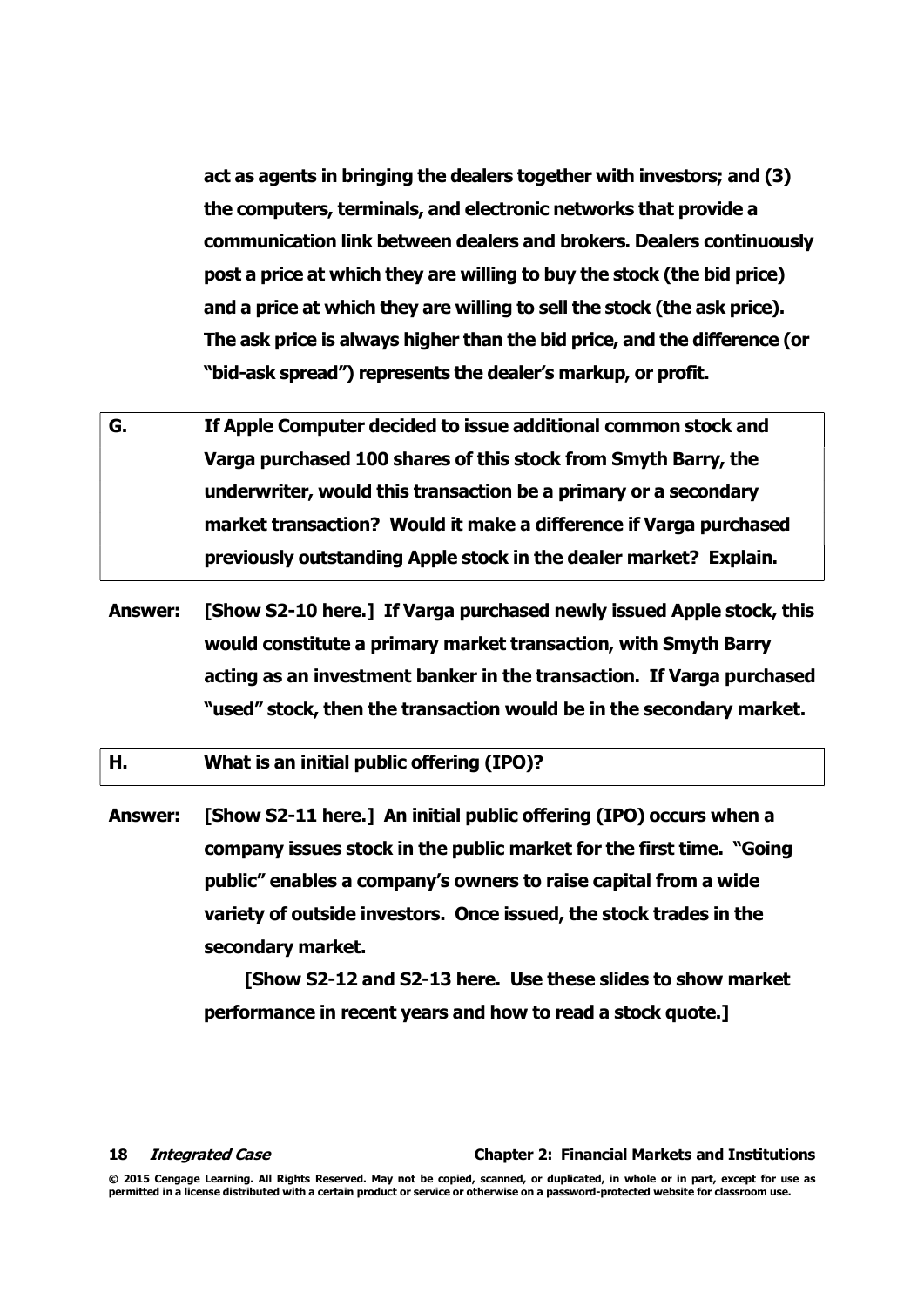- I. What does it mean for a market to be efficient? Explain why some stock prices may be more efficient than others.
- Answer: [Show S2-14 here.] If markets are efficient, investors can buy and sell stocks and be confident that they are getting good prices. If markets are inefficient, then investors will be afraid to invest, and this will lead to a poor allocation of capital and economic stagnation. So from an economic standpoint, market efficiency is clearly good.

There is an "efficiency continuum," with the market for some companies' stocks being highly efficient and that for other stocks highly inefficient. The key factor is the size of the company—the larger the firm, the more analysts tend to follow it, and thus the faster new information is likely to be reflected in the stock's price. Also, different companies communicate better with analysts and investors generally, and the better the communications, the more efficient the market for the stock.

- J. After your consultation with Michelle, she wants to discuss these two possible stock purchases:
	- (1) While in the waiting room of your office, she overheard an analyst on a financial TV network say that a particular medical research company just received FDA approval for one of its products. On the basis of this "hot" information, Michelle wants to buy many shares of that company's stock. Assuming the stock market is highly efficient, what advice would you give her?
- Answer: [Show S2-15 here.] If the market is highly efficient, this stock's market price will have already incorporated this information. So it's probably too late for her to "capitalize" on the information. There

Chapter 2: Financial Markets and Institutions The Manuscription of the Case 19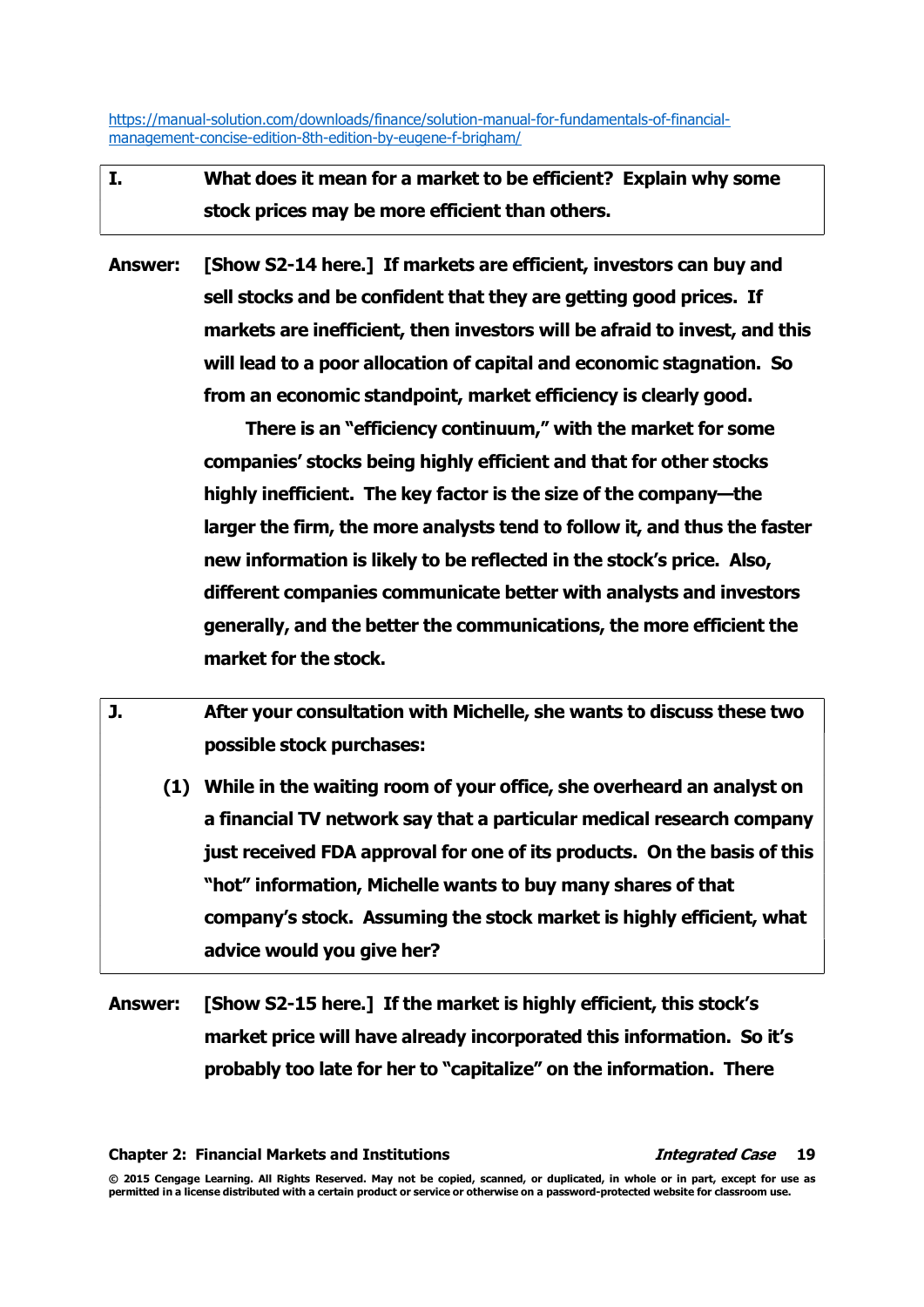would be no gains to be made on this stock on the basis of the recent FDA approval because its price already reflects this information.

- J. (2) She has read a number of newspaper articles about a huge IPO being carried out by a leading technology company. She wants to purchase as many shares in the IPO as possible and would even be willing to buy the shares in the open market immediately after the issue. What advice do you have for her?
- Answer: [Show S2-16 here.] Not all IPOs are well received. And, even if you are able to identify a "hot" issue, it is often difficult to purchase shares in the initial offering. These deals are generally oversubscribed, which means that the demand for shares at the offering price exceeds the number of shares issued. In such instances, investment bankers favor large institutional investors (who are their best customers), and small investors find it hard, if not impossible, to get in on the ground floor. She can purchase the stock in the after-market, but evidence suggests that if you do not get in on the ground floor the average IPO underperforms the overall market over the long run.
- K. How does behavioral finance explain the real world inconsistencies to the efficient markets hypothesis (EMH)?
- Answer: [Show S2-17 here.] Behavioral finance borrows insights from psychology to better understand how irrational behavior can be sustained over time. It is often difficult for traders to take advantage of mispriced assets. In addition, experiments indicate that investors and managers behave differently in down markets than they do in up markets. Also, individuals tend to overestimate their true abilities. This overconfidence may stem from two other biases: self-attribution bias and hindsight bias. Self-attribution bias refers to people's

## 20 Integrated Case Communication Chapter 2: Financial Markets and Institutions